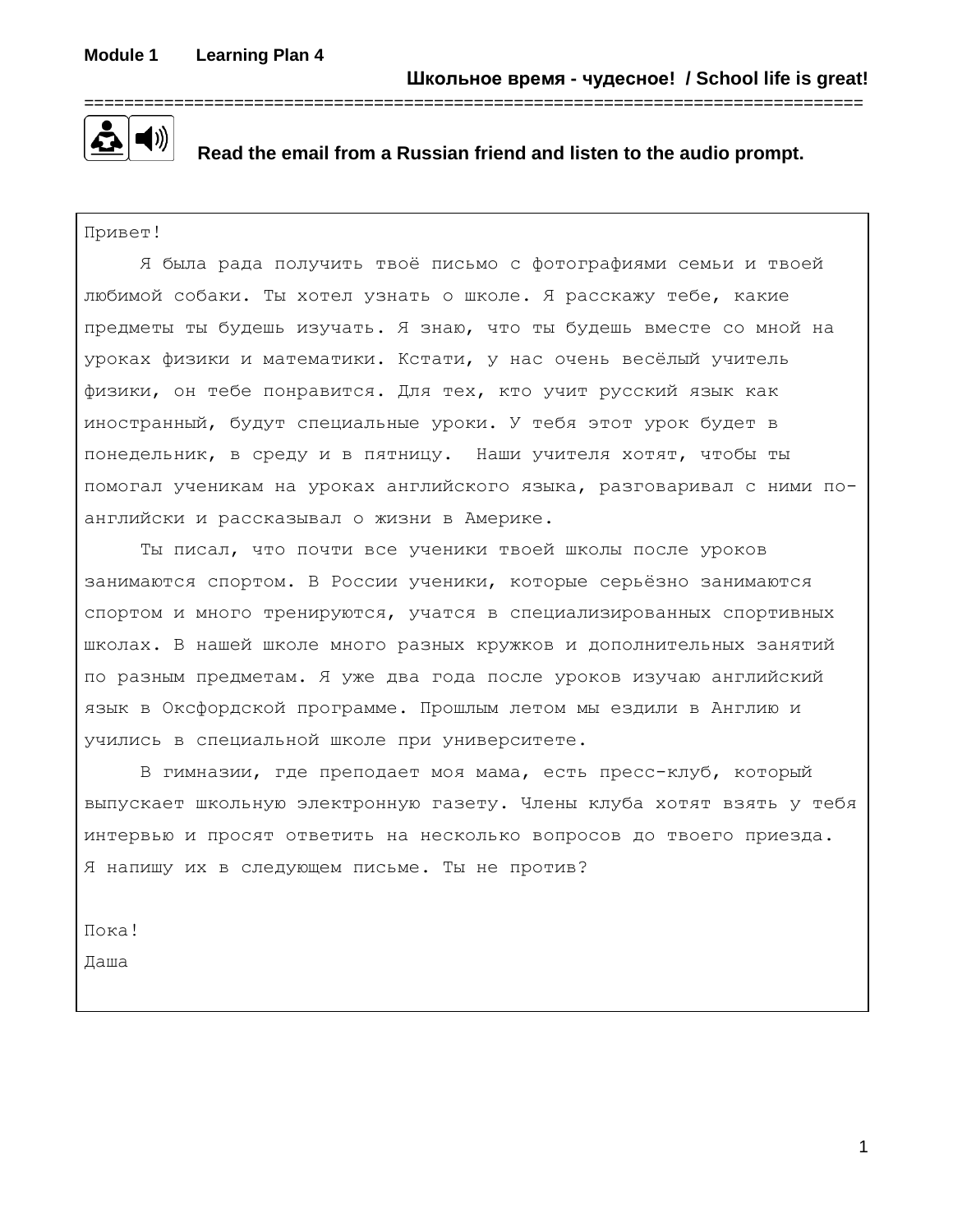

**Direction: Read the message from Dasha (Text. Lesson 4) and answer the following questions about it.**

==============================================================================

- 1. What is the purpose of the first part of Dasha's message?
	- a. To describe her daily school schedule
	- b. To tell you a bit about your classes
	- c. To explain how she learns English
	- d. To ask about your favorite subject
- 2. What does Dasha explain about extra-curricular activities?
	- a. Her school offers special training for athletes.
	- b. Her school puts out a newspaper for students.
	- c. Students in her school can join various clubs.
	- d. Students in her school have an English club.
- 3. What does she hope you will do?
	- a. Agree to take part in an online conversation
	- b. Decide to join her school's newspaper club
	- c. Take advantage of extra classes after school
	- d. Help her with her English language lessons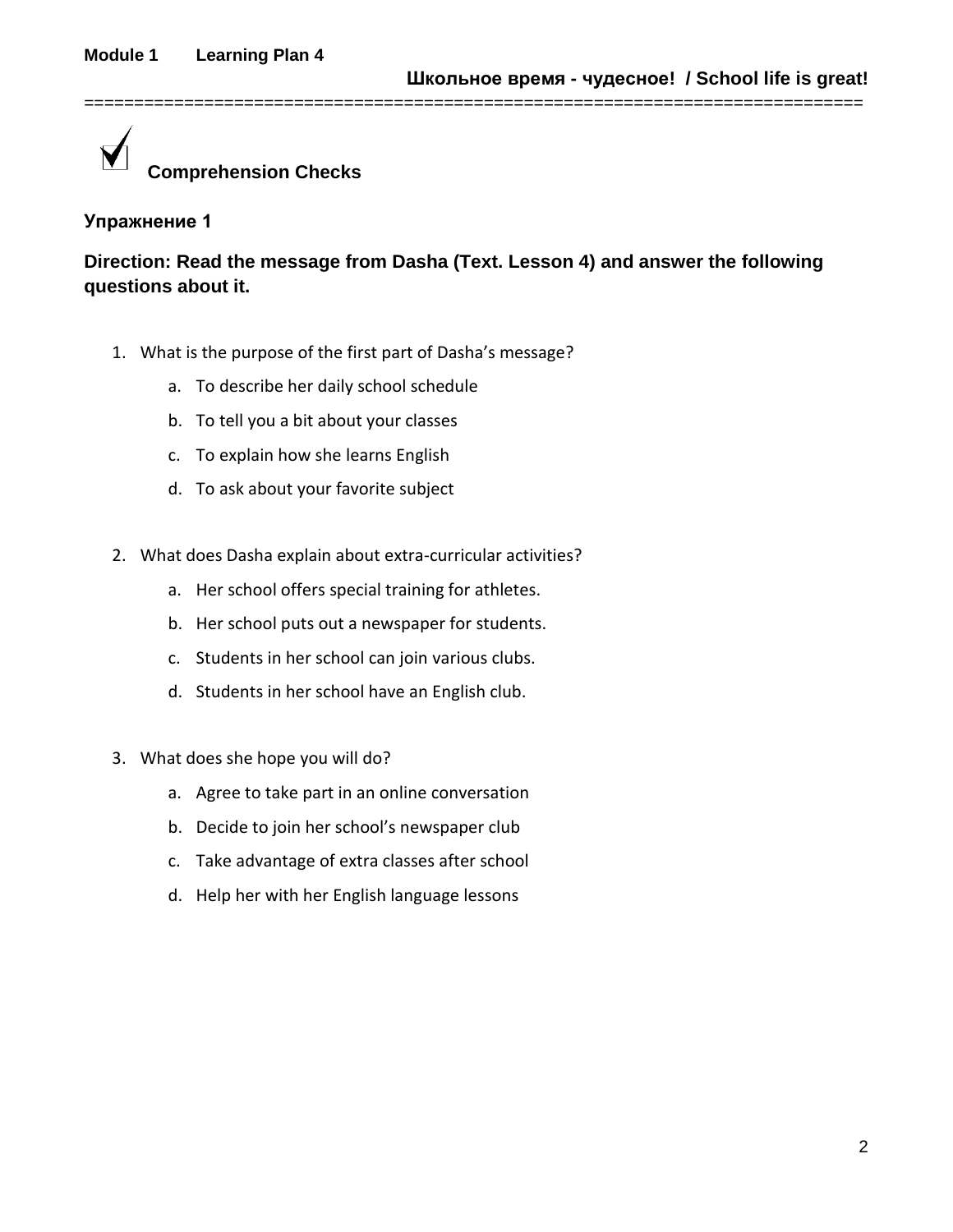**Work in a small group or with a partner (or journal to self if working independently) to brainstorm all the Russian vocabulary you can think of about the topic of "school life." minimum 30 words or phrases. Refer to the text for ideas.**

==============================================================================

**Write down the vocabulary as a list. Then work to sort the words into categories such as "Activities," "Classroom objects," "Courses" or others. Finally, label each category.**

| Что делаем в школе? /<br>Activities | Предметы в классе /<br>Classroom objects | Предметы в школе /<br>Courses |
|-------------------------------------|------------------------------------------|-------------------------------|
|                                     |                                          |                               |
|                                     |                                          |                               |
|                                     |                                          |                               |
|                                     |                                          |                               |
|                                     |                                          |                               |
|                                     |                                          |                               |
|                                     |                                          |                               |
|                                     |                                          |                               |
|                                     |                                          |                               |
|                                     |                                          |                               |
|                                     |                                          |                               |
|                                     |                                          |                               |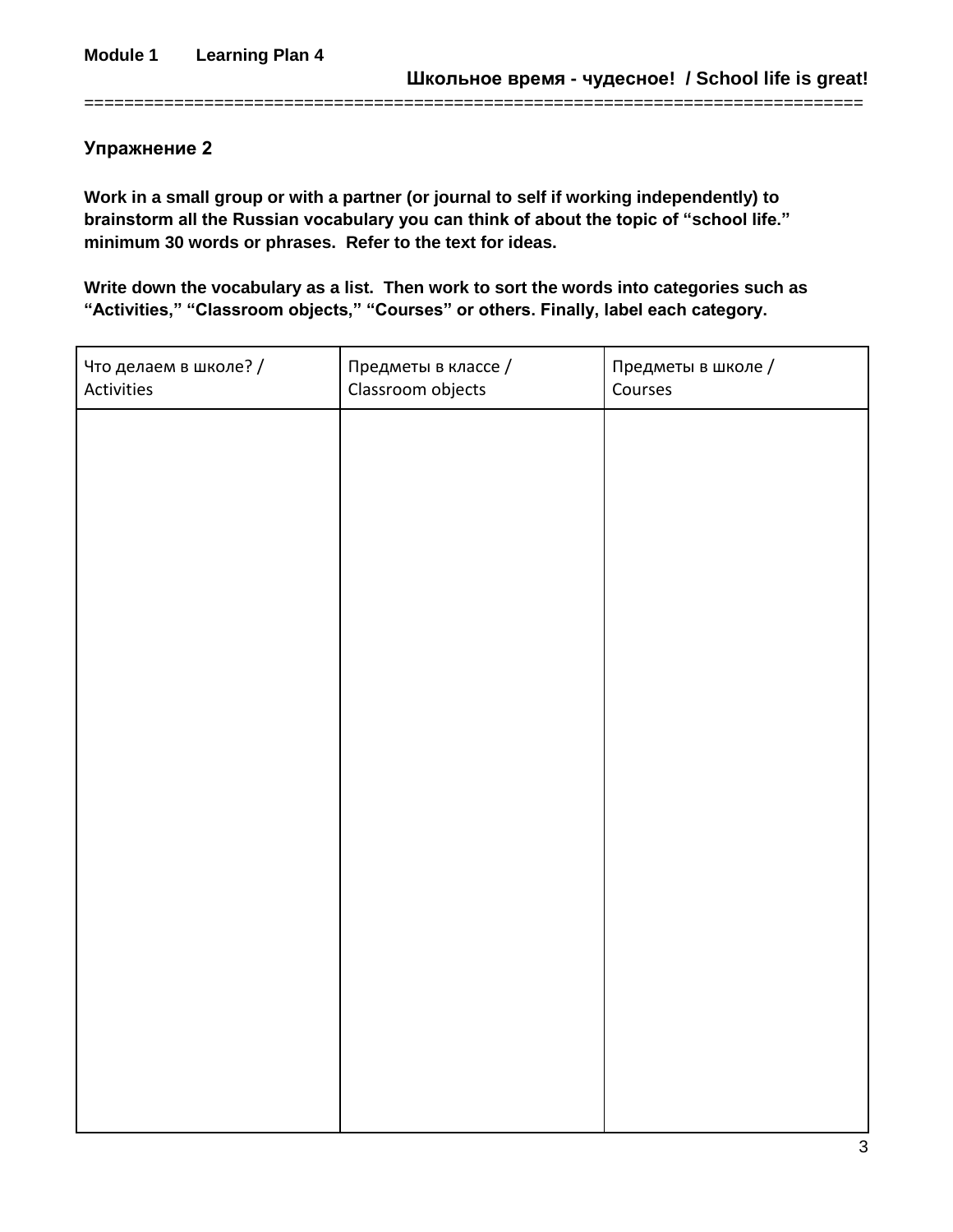Напишите по-русски 3-5 предложений о школьных предметах и о спортивной жизни в российской школе.

My blog...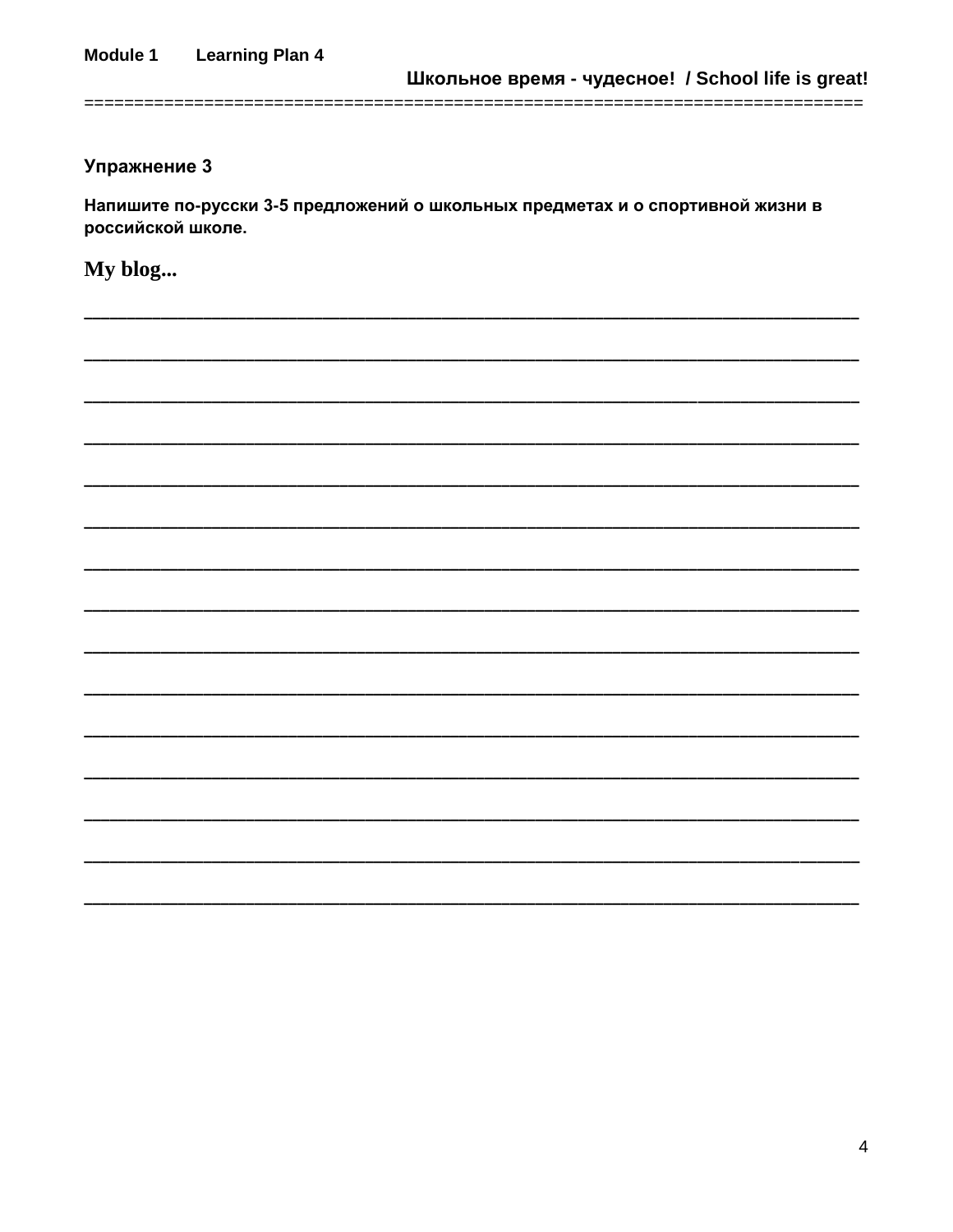You receive a set of interview questions from the gymnasium press club in Moscow. Answer the questions with information about your school life.

1. Какие предметы ты изучаешь?

2. Какой предмет тебе особенно нравится? Почему?

3. Ученики в твоей школе занимаются спортом? А ты?

4. У вас в школе есть кружки? Какой кружок тебе нравится?

5. У вас в школе есть клуб, который выпускает газету? Как называется газета? Это - электронная газета?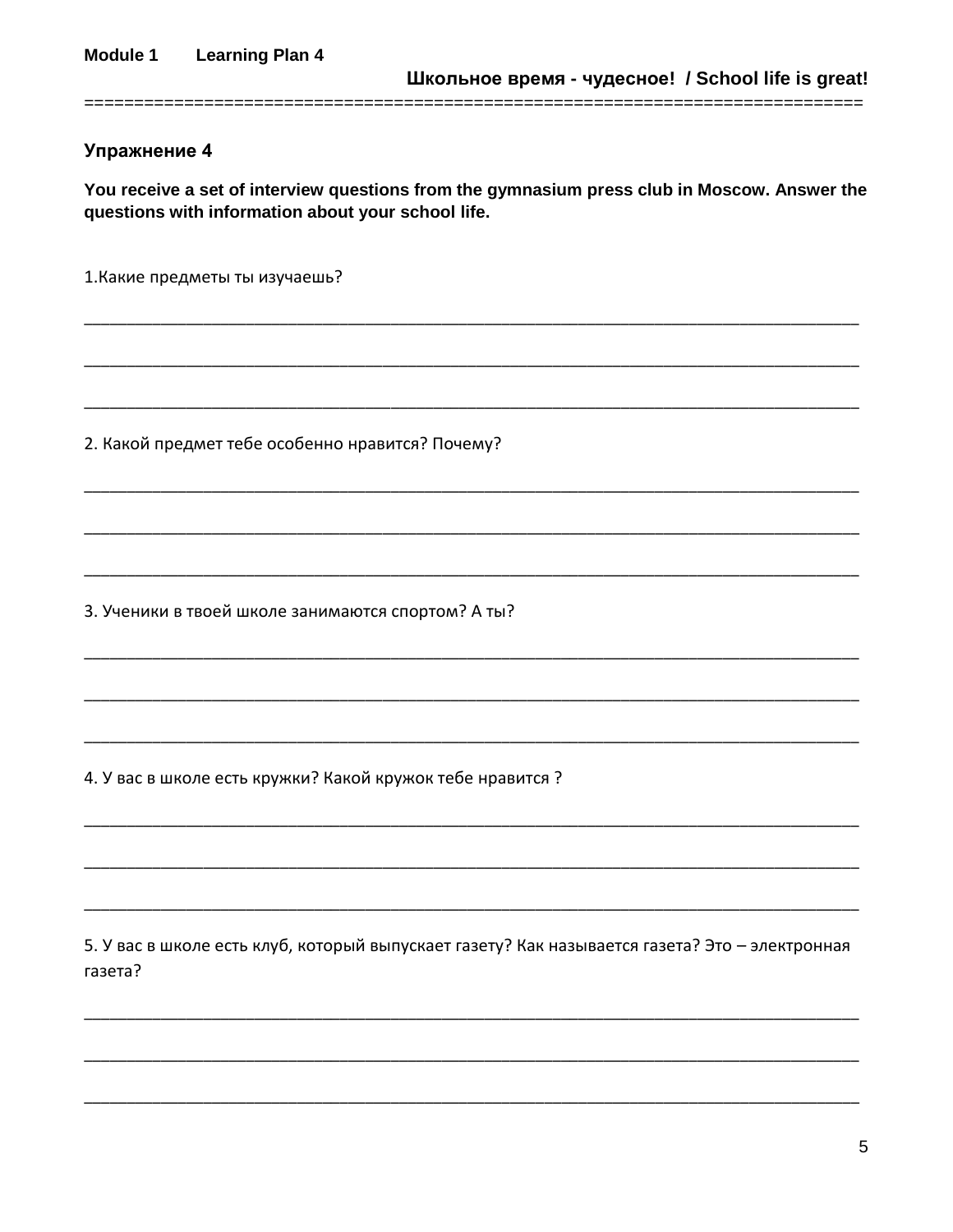**Module 1 Learning Plan 4**

**Школьное время - чудесное! / School life is great!**

# **Additional Language Control Exercise (optional)**

**Complete the spaces in the paragraph with the correct forms of the Russian words.**

==============================================================================

| Даша живёт в ________________________________, где она учится в _________________________________. |                  |                                                                                           |
|----------------------------------------------------------------------------------------------------|------------------|-------------------------------------------------------------------------------------------|
| (Москва)                                                                                           | (школа)          |                                                                                           |
|                                                                                                    |                  | Она тоже изучает иностранный язык в ___________________________ ёе мама преподаёт в       |
|                                                                                                    | (одна программа) |                                                                                           |
| (Гимназия)                                                                                         |                  |                                                                                           |
|                                                                                                    |                  |                                                                                           |
| (Америка)                                                                                          |                  | (школа)                                                                                   |
|                                                                                                    |                  | У нас можно изучать русский язык . В этом _____________________ есть портреты русских     |
|                                                                                                    | (класс)          |                                                                                           |
|                                                                                                    |                  |                                                                                           |
| (стена)                                                                                            | (урок)           |                                                                                           |
|                                                                                                    |                  | в _______________________________ или на _______________________________. Мы пишем письма |
| (учебник)                                                                                          | (Интернет)       |                                                                                           |
|                                                                                                    |                  |                                                                                           |
| (компьютер)                                                                                        | ( тетрадь )      | (стол)                                                                                    |
|                                                                                                    |                  |                                                                                           |
|                                                                                                    | (словарь)        |                                                                                           |
| слова.                                                                                             |                  |                                                                                           |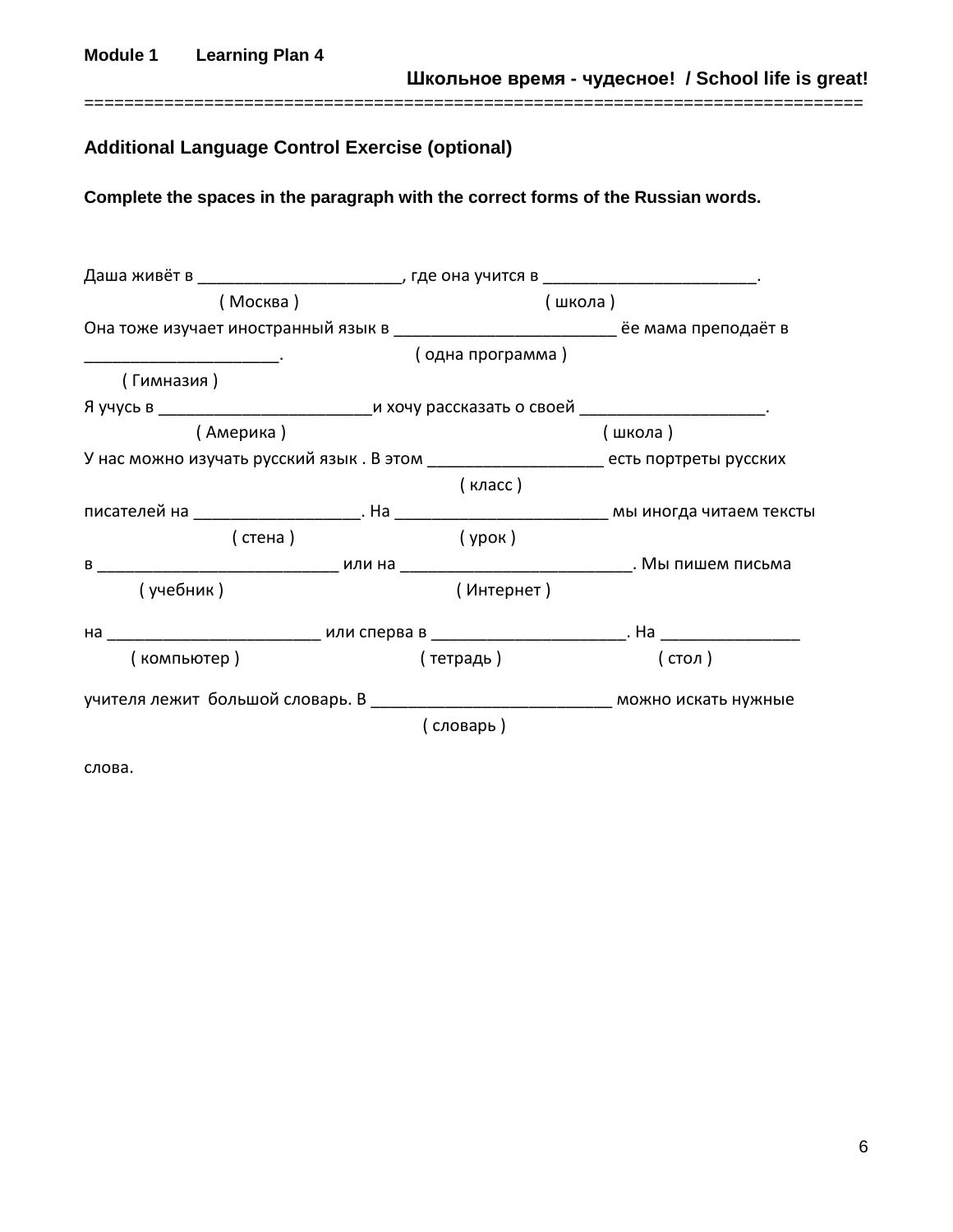# **STUDENT PROGRAM LEARNING PLAN**

*For step-by-step help in completing this document, please see the accompanying annotated learning plan and sample learning plan.*

==============================================================================

| Date:                           |       | Grade Range of Learners: Pre-College students |  |
|---------------------------------|-------|-----------------------------------------------|--|
| <b>Total Number of Minutes:</b> | 60min | Targeted Performance Level: Intermediate Mid  |  |

#### **LEARNING GOALS**

*What Can-Do statement(s) from the curriculum template does this lesson address?*

I can talk with someone about school. (IS)

I can write what I have learned about school life in Russia. (PW)

I can understand the main idea of a message on a familiar topic (school). (IR)

I can post messages on a shared blog page for the Russian hosts.

#### **OPENING ACTIVITY**

*How will you capture the students' energy and commitment for this lesson?*

# **An American student receives a reply from Dasha about her school.**

**STAGE 1 What will learners be able to do with what they know by the end of this episode***?*

**STAGE 2 How will learners demonstrate what they can do with what they know by the end of this episode?**

#### **EPISODE 1**

| <b>Learning Targets</b>                                                                 | <b>Culture, Content &amp; Language</b>                                               | <b>Checking for Learning</b>                                                                                                                                                        |
|-----------------------------------------------------------------------------------------|--------------------------------------------------------------------------------------|-------------------------------------------------------------------------------------------------------------------------------------------------------------------------------------|
| What specific can-do                                                                    | What do learners need to know to meet                                                | How will you know that learners have met the learning                                                                                                                               |
| addresses this episode?                                                                 | the can-do?                                                                          | target for this episode?                                                                                                                                                            |
| I can understand the<br>main idea of a<br>message on a familiar<br>topic (school). (IR) | Ты хотел узнать о школе. Я<br>расскажу тебе, какие<br>предметы ты будешь<br>изучать. | Learners read the text and listen to the audio<br>prompt. Learners answer<br>multiple choice<br>questions.<br>(Note to Teacher: select both listening and<br>reading or either one) |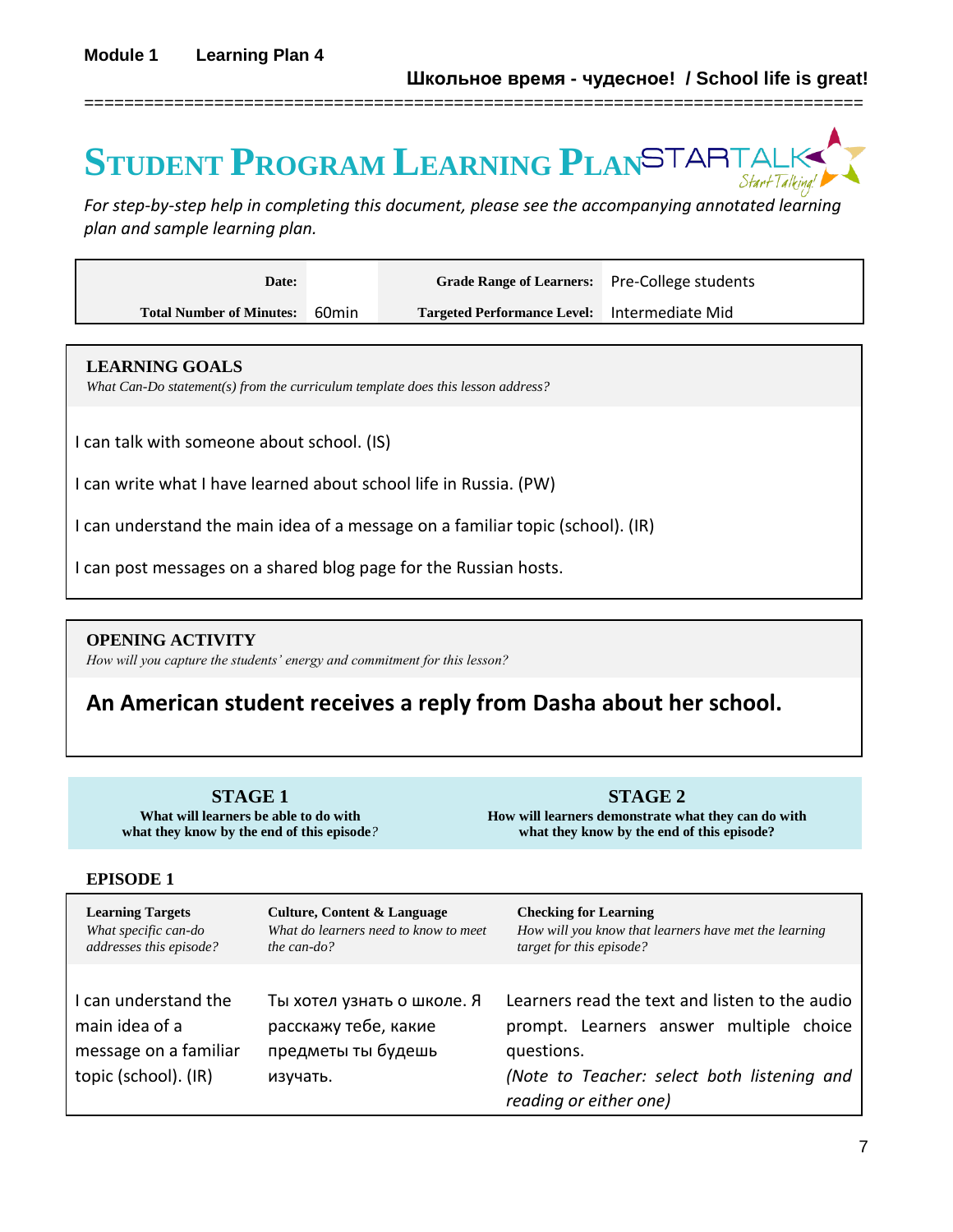### **EPISODE 2**

| <b>Learning Targets</b><br>What specific can-do addresses this<br>episode?                           | Culture, Content &<br>Language<br>What do learners need to know<br>to meet the can-do? | <b>Checking for Learning</b><br>How will you know that learners have met the learning<br>target for this episode?                                                                                                                                                               |
|------------------------------------------------------------------------------------------------------|----------------------------------------------------------------------------------------|---------------------------------------------------------------------------------------------------------------------------------------------------------------------------------------------------------------------------------------------------------------------------------|
| I can talk with someone<br>about school. (IS)<br>I can write about something<br>I have learned. (PW) | Objects, subjects,<br>places, classes, grading<br>system in schools.                   | Learners say and write down the school<br>vocabulary as a list, minimum 30 words or<br>phrases. Then work to sort the words into<br>categories such as "Activities," "Classroom<br>objects," "Courses" or others. Refer to the<br>text for ideas. Finally, label each category. |

==============================================================================

# **EPISODE 3**

| <b>Learning Targets</b><br>What specific can-do addresses<br>this episode?                                                                                                | <b>Culture, Content &amp; Language</b><br>What do learners need to know to meet<br>the can-do?                                           | <b>Checking for Learning</b><br>How will you know that learners have met the<br>learning target for this episode?                                                                                          |
|---------------------------------------------------------------------------------------------------------------------------------------------------------------------------|------------------------------------------------------------------------------------------------------------------------------------------|------------------------------------------------------------------------------------------------------------------------------------------------------------------------------------------------------------|
| I can ask and answer<br>questions related to<br>subjects such as<br>geography, history, music,<br>science, language, or<br>literature. (IS)                               | In a Russian school<br>In an American school<br>Kinds of sports<br>Review of Prepositional case                                          | Learners write 3-5 sentences about<br>what they have learned about subjects<br>and sport life in Russian school.<br>Learners write a blog entry later.<br>Classroom: Learners converse on these<br>topics. |
| I can post messages on a<br>shared blog page for the<br>Russian hosts.<br>I can present about a topic<br>from an academic subject,<br>such as science, math, art,<br>etc. | 'In school", "in class", "in the<br>gym" etc.<br>Learners complete a writing<br>exercise by filling in the<br>nouns in appropriate form. | If Independent learner: Learners will<br>talk about it.                                                                                                                                                    |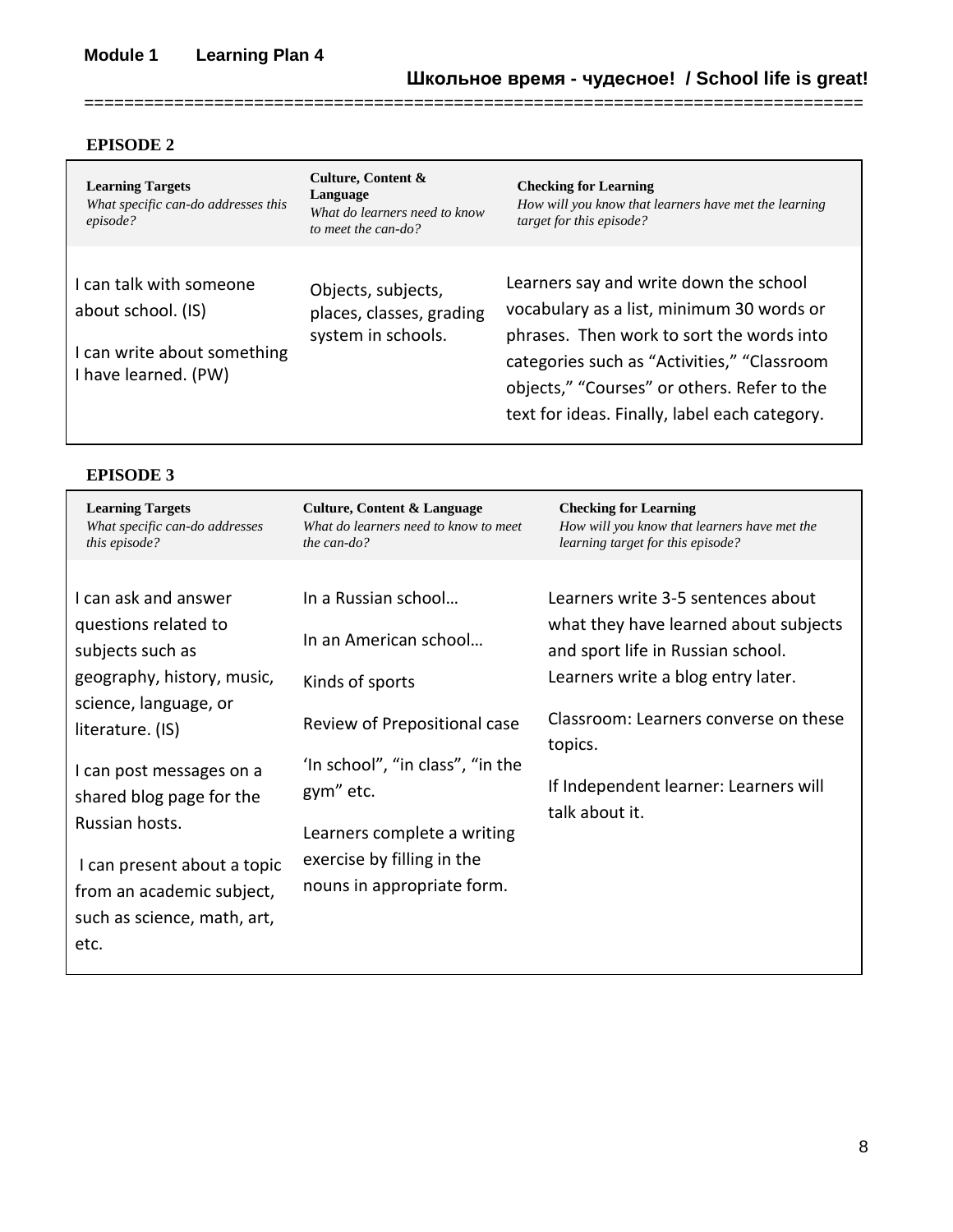# **Module 1 Learning Plan 4**

#### **EPISODE 4**

| <b>Learning Targets</b>                                                                                 | <b>Culture, Content &amp; Language</b>                                                                         | <b>Checking for Learning</b>                                                                                  |
|---------------------------------------------------------------------------------------------------------|----------------------------------------------------------------------------------------------------------------|---------------------------------------------------------------------------------------------------------------|
| What specific can-do                                                                                    | What do learners need to know                                                                                  | How will you know that learners have met the learning target                                                  |
| addresses this episode?                                                                                 | to meet the can-do?                                                                                            | for this episode?                                                                                             |
| I can present about a<br>topic from an academic<br>subject, such as<br>science, math, art, etc.<br>(PS) | Члены клуба хотят<br>взять у тебя интервью<br>и просят ответить на<br>несколько вопросов<br>до твоего приезда. | Learners answer the questions with information<br>about their school life.<br>Learners can record themselves. |

==============================================================================

**Add additional learning episodes as needed by copying a learning episode box.**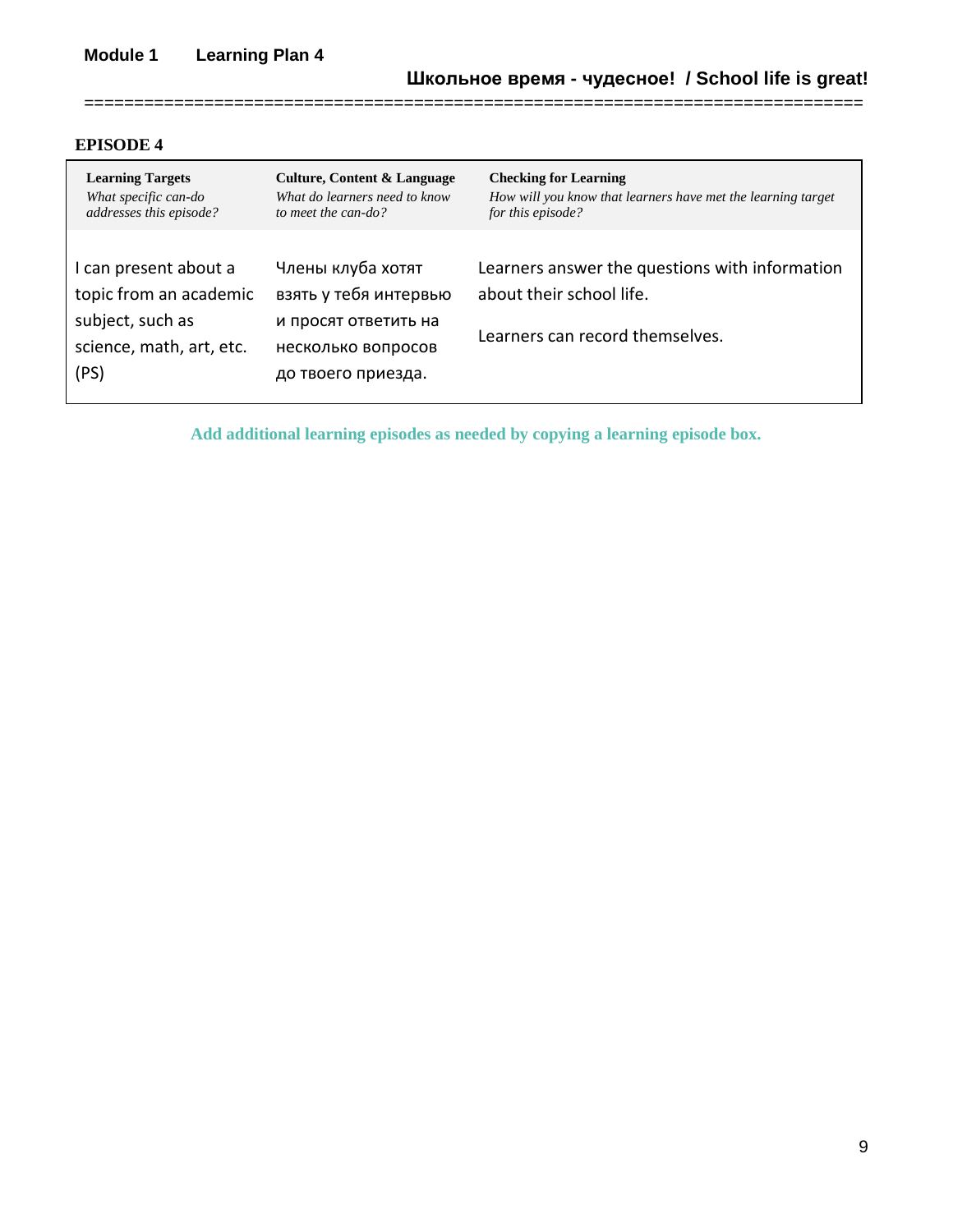#### **MATERIALS NEEDED**

*What supplies and materials will you need to successfully implement this learning plan?*

**Text**

**Audio samples**

**Additional Language Control Exercise (optional)**

#### **REFLECTION/NOTES TO SELF**

*Did all learners meet the learning goals of the lesson? What will you do to adapt for those who are not learning? What might you do in subsequent lessons?*

==============================================================================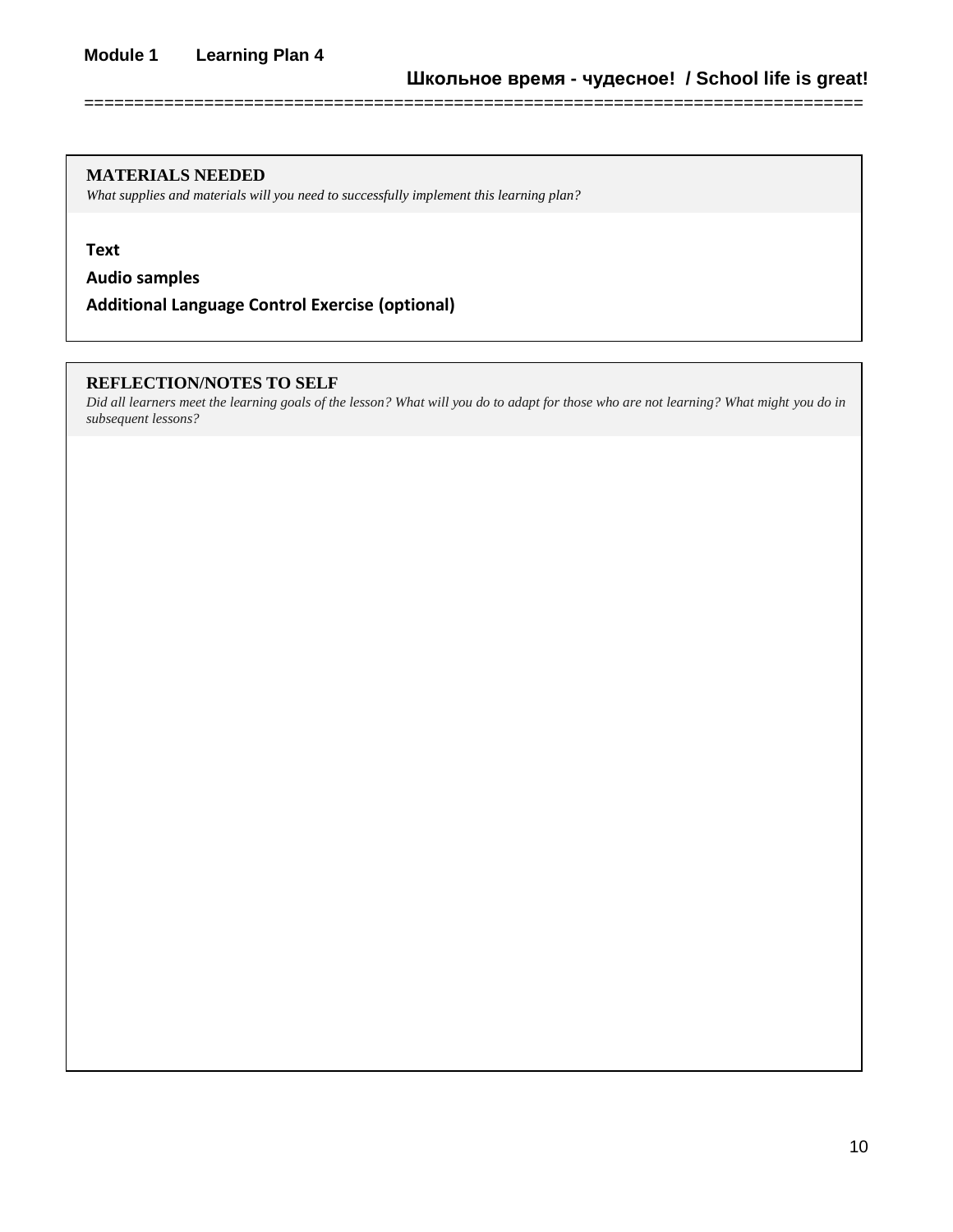**While only Stage 1 and Stage 2 are required for STARTALK purposes, programs are encouraged to use Stage 3 as a planning tool in ways that best meet the needs of their instructors.**

==============================================================================

#### **STAGE 3**

**What will prepare learners to demonstrate what they can do with what they know?** 

*Do the learning activities allow students to move from input to shared/guided practice and then to independent application of new learning? Do all activities make the best use of instructional time to maximize student learning and take an appropriate amount of time considering the age of the learner? Do the learning activities provide variety to enable a lively pace for the lesson?*

| <b>LEARNING ACTIVITIES FOR EPISODE 1</b><br>What activities will be used to ensure learners accomplish the learning targets from Episode 1? |          |
|---------------------------------------------------------------------------------------------------------------------------------------------|----------|
| Learners read a reply from Dasha about her school routine and subjects. Learners<br>answer multiple choice questions after the text.        | TIME: 15 |

| <b>LEARNING ACTIVITIES FOR EPISODE 2</b><br>What activities will be used to ensure learners accomplish the learning targets from Episode 2?                                                                                                                                                                                                                                         |                 |
|-------------------------------------------------------------------------------------------------------------------------------------------------------------------------------------------------------------------------------------------------------------------------------------------------------------------------------------------------------------------------------------|-----------------|
| If in Class: Learners play "List. Group. Label." Learners work in small groups and<br>find as many words about school from Dasha's reply about school. They may add<br>more words and phrases about school that they know. Then work to sort the<br>words into categories such as "Activities," "Classroom objects," "Courses" or<br>others. Finally, learners label each category. | <b>TIME: 15</b> |
| Independent Learners: If working independently learners create the categories of<br>school vocabulary and list the words independently.                                                                                                                                                                                                                                             |                 |

| <b>LEARNING ACTIVITIES FOR EPISODE 3</b><br>What activities will be used to ensure learners accomplish the learning targets from Episode 3?                                                                                                                                               |                 |
|-------------------------------------------------------------------------------------------------------------------------------------------------------------------------------------------------------------------------------------------------------------------------------------------|-----------------|
| Classroom: If working in class learners can practice Interpersonal Speaking on the<br>topics below and write sentences later.                                                                                                                                                             | <b>TIME: 15</b> |
| Learners write 3-5 sentences about what they have learned about subjects and<br>sport life in Russian school. Learners write a blog entry later. Learners write 3-5<br>sentences that reflect on their curiosity about other Russian products and<br>practices in cities? In school life? |                 |